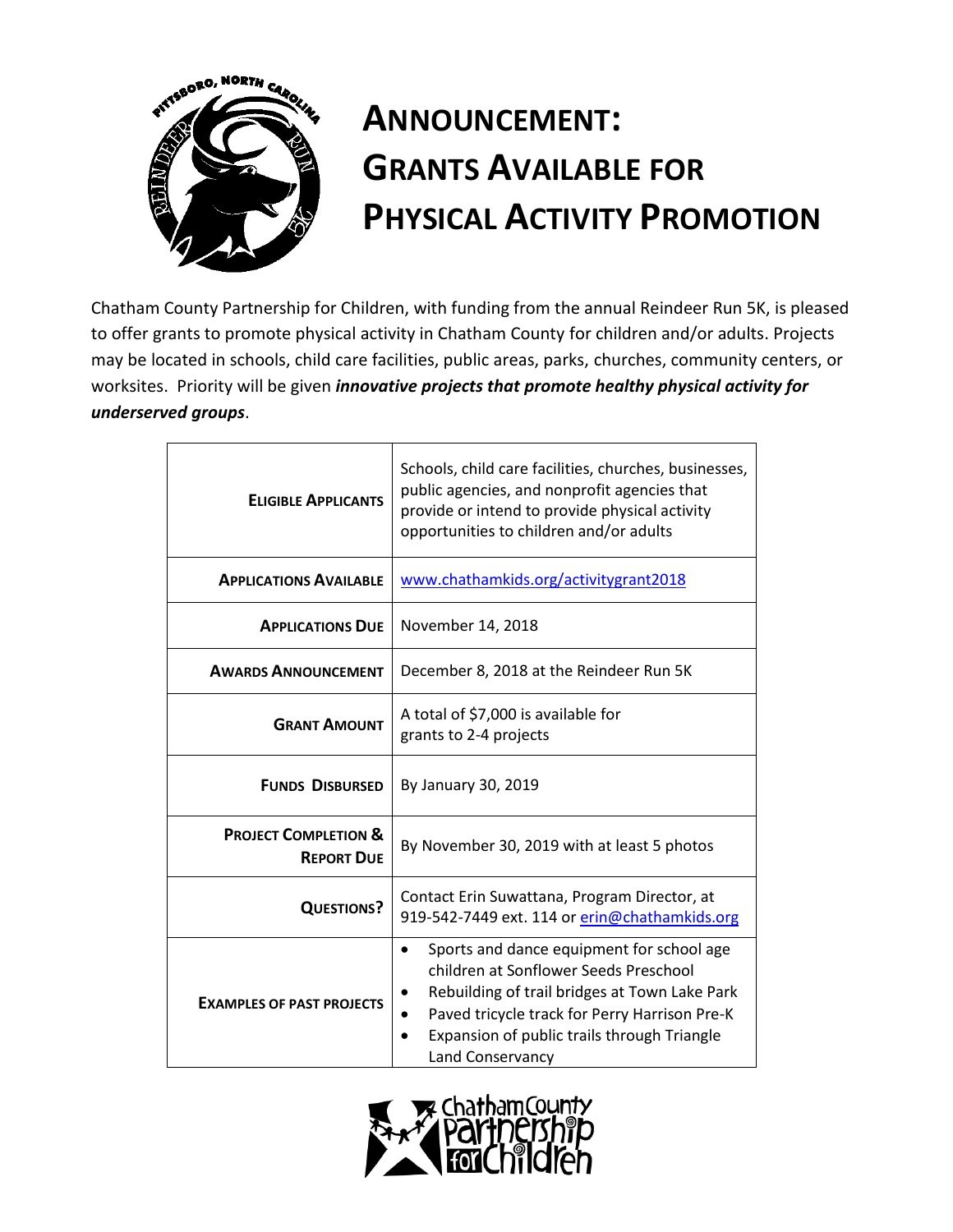## **PHYSICAL ACTIVITY GRANT APPLICATION**

### **COVER PAGE**

*Instructions: Please fill out this PDF form on your computer, then print, sign, and scan it to attach to an email. If you do not have access to a scanner, please mail your application to the address listed on the last page.*

| Organization Type:             |                                  |
|--------------------------------|----------------------------------|
| Public or charter school       | Other government entity          |
| 501(c)3 Nonprofit organization | Private, for profit organization |
|                                |                                  |
|                                |                                  |

*Certification Statement: I certify that the information presented in this application is accurate and true to the best of my knowledge. If awarded the grant, I agree to submit a post-grant report including expense detail, at least five high-quality photos in electronic format, and any other information requested from the funder about the project.*

| Signature of Authorized Applicant: |        |  |  |  |
|------------------------------------|--------|--|--|--|
|                                    |        |  |  |  |
| Printed Name:                      | Title: |  |  |  |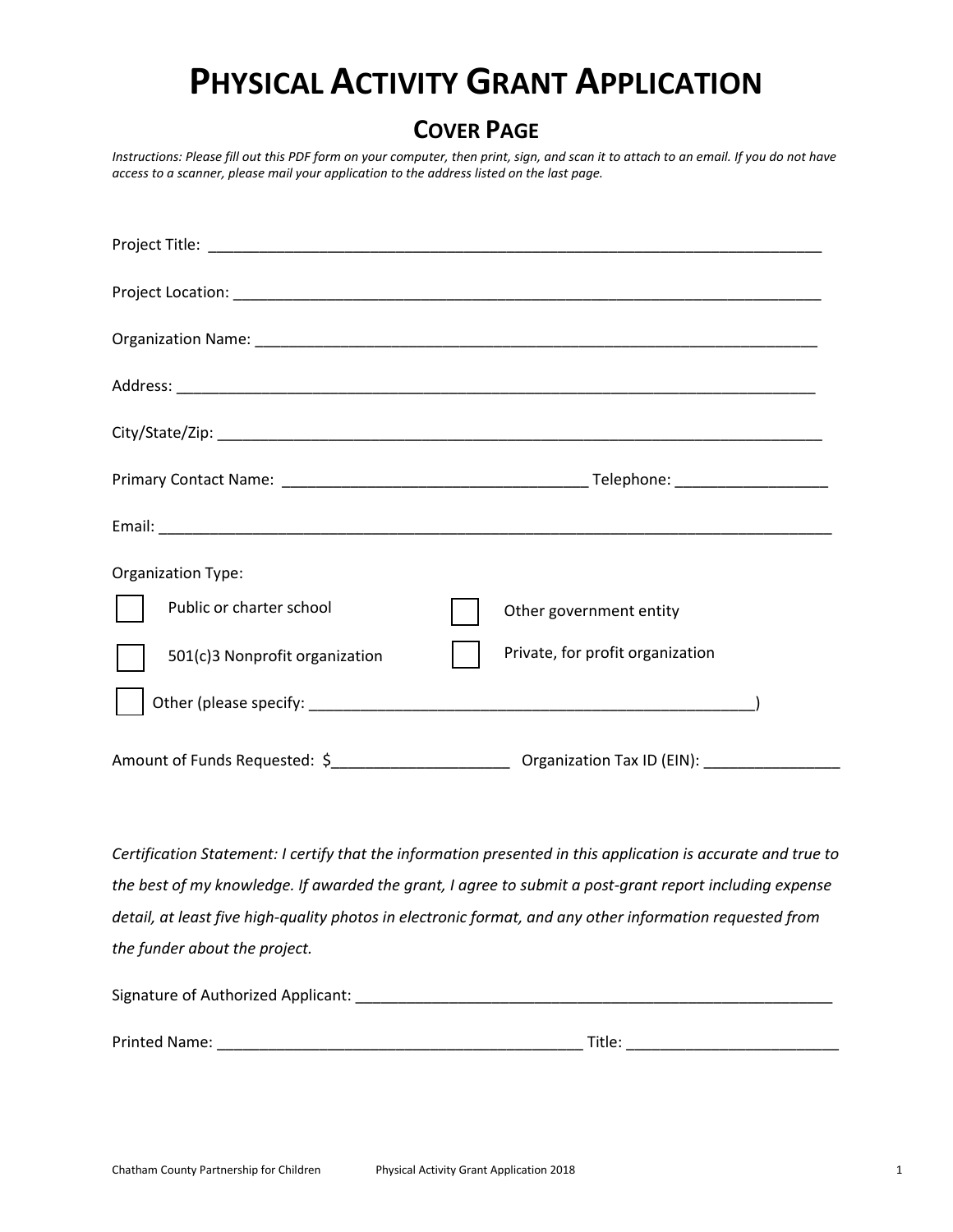## **PHYSICAL ACTIVITY GRANT APPLICATION**

### **APPLICATION QUESTIONS**

- 1. Describe the project in 3 to 4 sentences.
- 2. Describe the need for the project. If applicable, demonstrate that the potential beneficiaries are underserved.
- 3. How many people do you expect will benefit from this project?
- 4. How will you ensure that your physical activity project is used after it is completed?
- 5. Will your project involve volunteers to implement? If yes, please describe what volunteers will do and estimate the number of volunteers and number of volunteer hours.

6. What specifically will you do with the funding from this grant? Describe in 2 or 3 sentences and then list cost details on the budget line items in Question #8.